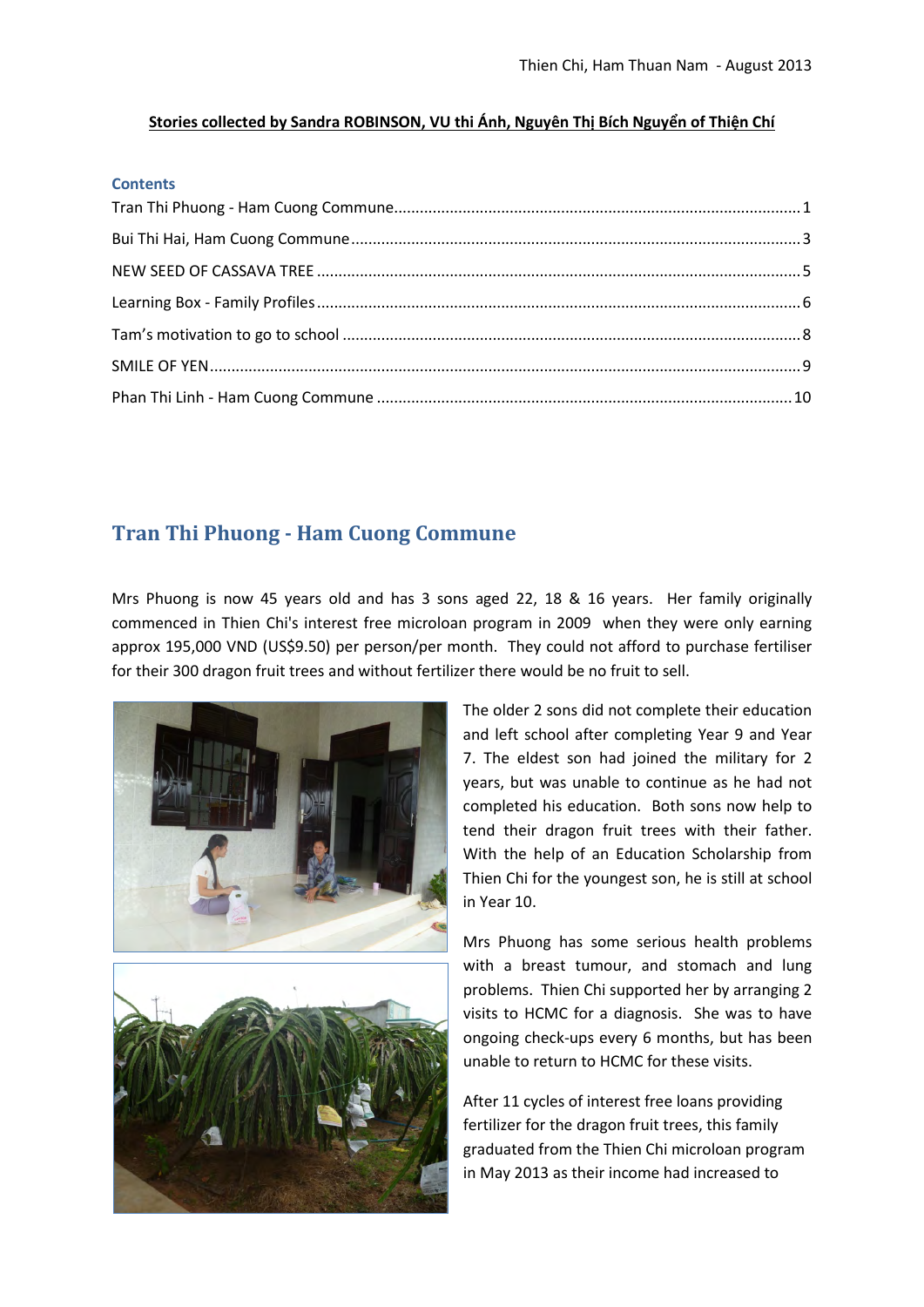506,000VND (US\$25.30) pp/p.mth. In 2012 they borrowed 50M from the bank and built a new house. The family all work very hard to increase their living conditions. Mrs Phuong works casually at a local dragon fruit packing warehouse from 1pm to midnight and earns approx 100,000VND (US\$5) per day. Her husband and older sons are tending their dragon fruit trees and also working as causal labourers for other dragon fruit growers and in construction.

Life is still quite difficult for Mrs Phuong because of her health problems, but they now have a steady, reliable income from the established dragon fruit trees.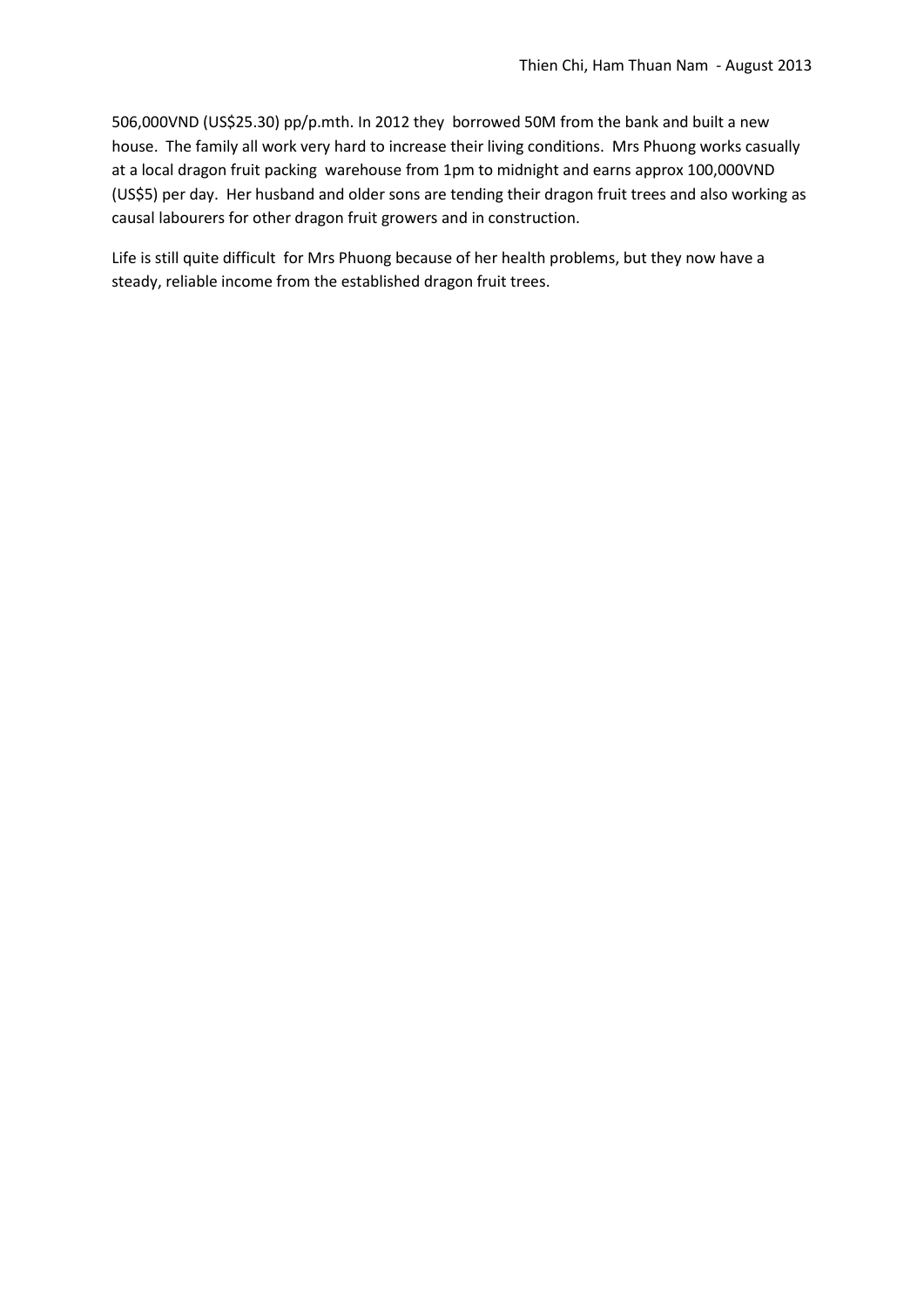## <span id="page-2-0"></span>**Bui Thi Hai, Ham Cuong Commune**

Mrs Hai is now 54 years old. She has 5 daughters and a son who passed away when he was 6 years old.

Mrs Hai's husband died in 2007 when he was 48 years old. He had been a heavy drinker and was often violent and abusive toward his wife when he was drunk. He had been very sick from gout for many years and Mrs Hai worked very hard growing beans to support the family. They decided to sell their cows to buy dragon fruit trees and these were just starting to fruit when her husband died in 2007. Mrs Hai was left with many debts from her husband's health treatment and she could not afford to purchase fertilizer for the dragon fruit trees. Without the fertilizer, there would be no fruit!





Mrs Hai was introduced to Thien Chi by the local village workers. Her family income at that time was 244,000VND (US\$12.20) per person/per month. In September 2008, she received her first interest free loan from Thien Chi to purchase fertilizer for her 480 dragon fruit trees. Thien Chi also supported the family by providing an education scholarship for the youngest daughter to continue at school. In 2009, with the help of money borrowed from her family, Mrs Hai built a new house. She continued with 10 cycles of interest free loans and in 2012, graduated from the Thien Chi micro loan program. She felt she could manage on her own and wanted other families to benefit from the support as she had done. When she completed her last loan cycle, she was earning 620,000vnd (US\$31)per person/per month. Mrs Hai has now paid her family back the money she borrowed for her new house and has been able to contribute toward the cost of a pump with 3 other families (150MVND - US\$7500). This pump enables her to have the electricity needed to produce good quality dragon fruit with an increased crop.

Her daughters have all been educated - 2 are now married and 3 have become teachers in local schools and kindergartens. Her youngest daughter is still living at home and wants to complete more study in Phan Thiet but Mrs Hai worries she will have an accident travelling such a distance on the highway.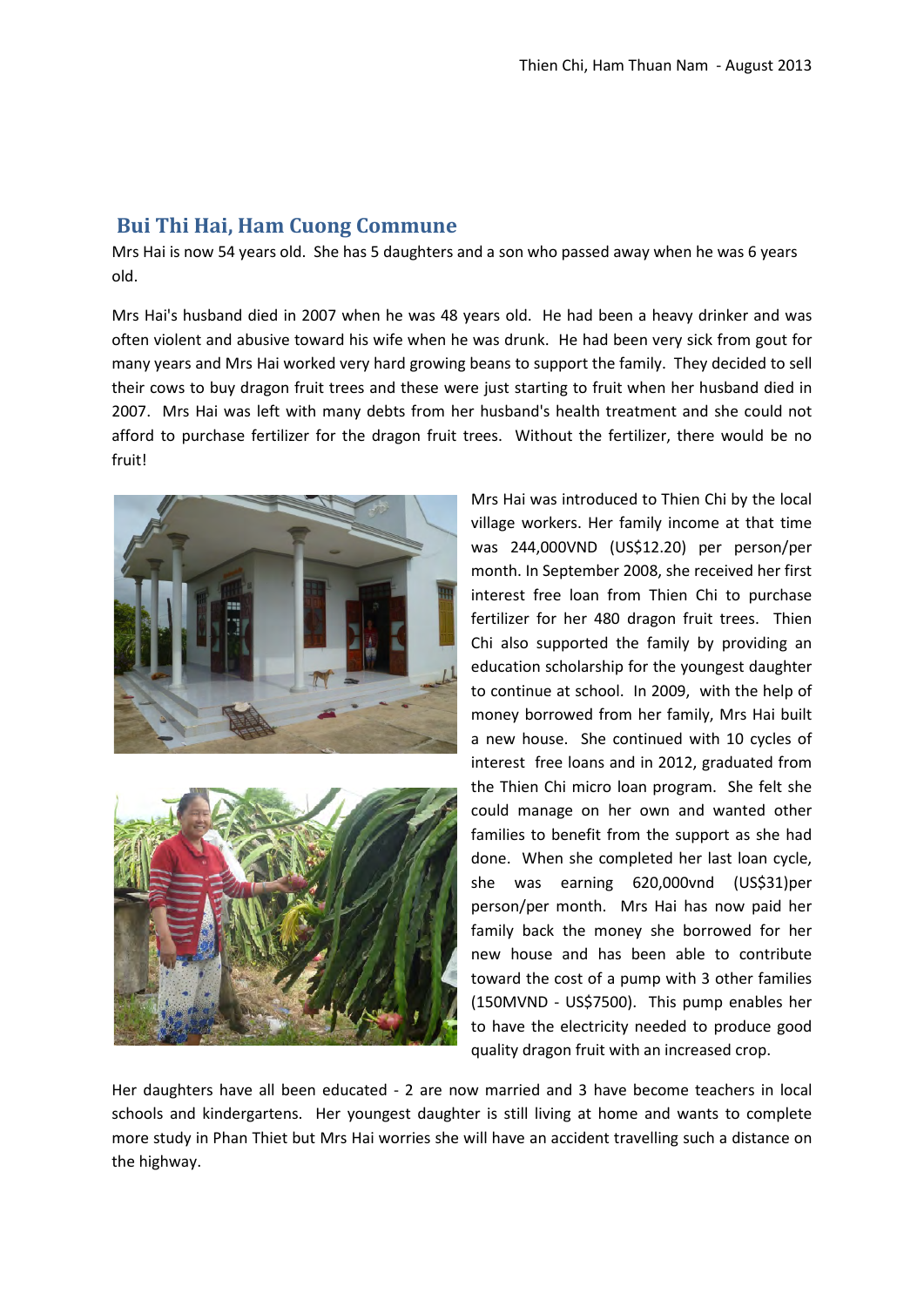Mrs. Hai is still working hard looking after her dragon fruit trees, but is now managing to earn a reliable income. She is very appreciative of the support provided by Thien Chi and is no longer living below the poverty line.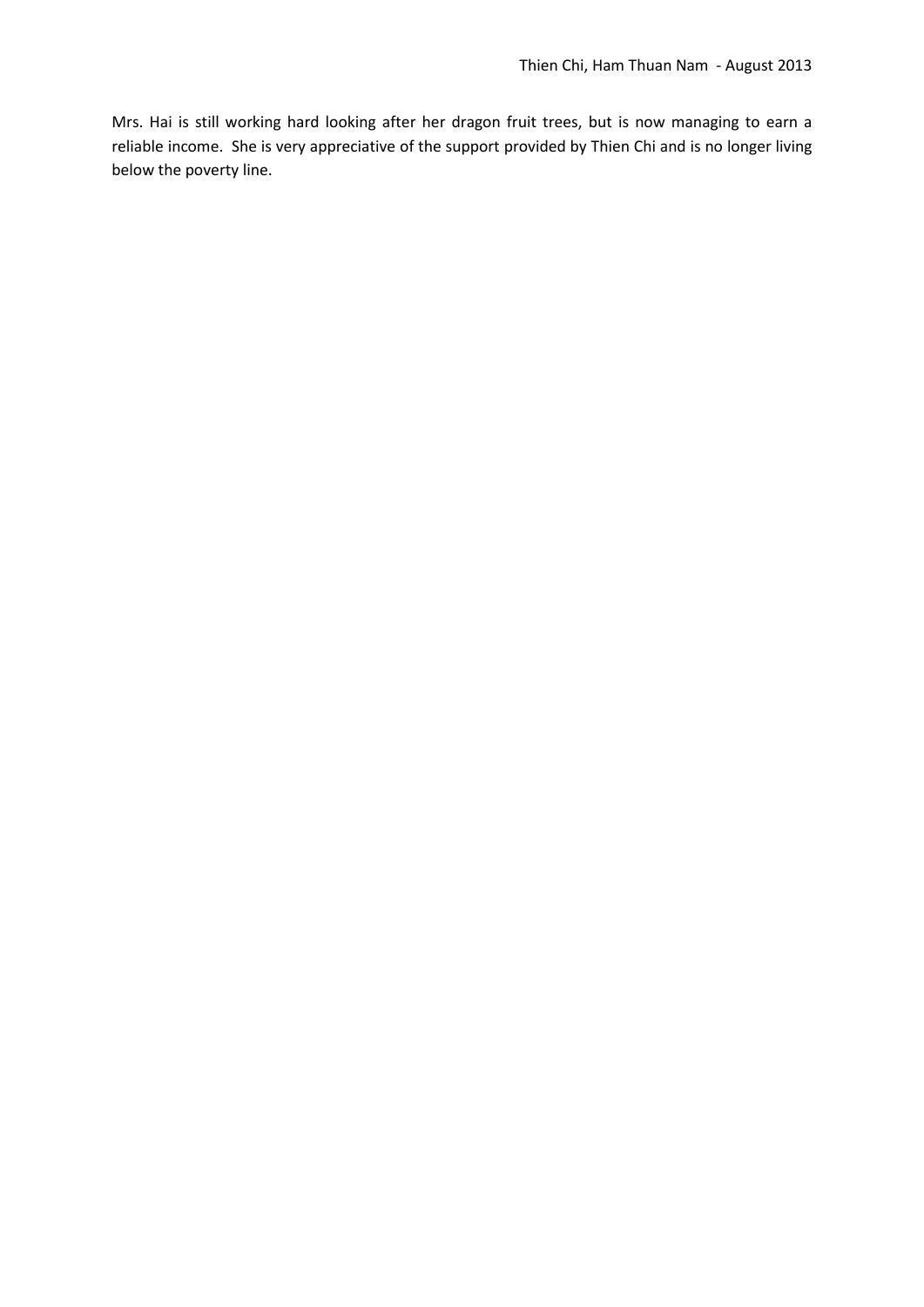#### <span id="page-4-0"></span>**NEW SEED OF CASSAVA TREE**







Mr and Mrs Nam Vi and their family are farmers in Tan Thuan commune, Ham Thuan Nam district. Their family has 4 rods of land for growing trees. Over the years they have improved their economic situation with the support from Thien Chi, but they are still not producing a high yield. They had used their land to grow corn and beans for some years, but did not have high productivity. They did not have enough money to buy good seeds and did not have the technical skills needed for a successful harvest. Last year, they grew cassava but this was also not productive because their trees had a lot of 'dragon' disease. Their total proceeds were only \$500/4 rods of land, which didn't even cover their costs !

At the end of 2012, Loi – Thien Chi staff in the agricultural team - sourced a new variety of cassava tree named KM140, which is popular in the nearby province of Bình Duong. This variety has a lot of strong points: higher starch; a shorter harvest time of only 9 months (the other variety of cassava was 11 months), higher productivity with more bulbs; and better disease resistance. Loi organized training for the local farmers on the technique required to successfully grow this variety of cassava tree. Some poor households were chosen as pilot sites, and supported with 50% of the set-up costs. Mr. Nam Vi's family is one of the people Loi chose.

Mr. Nam Vị was glad to tell us "although we have only cultivated for 2 months, the trees have some bulbs". His wife added "our neighbors saw this new variety of cassava and they have ordered seeds from our trees when we get the harvest".

This family is one of the poor households which Thien Chi has been providing with interest free

loans for the past 3 years. Their initial income was only \$12.5/person/month, but thanks to the interest free loan and ongoing support with technical skills, their family income has now increased to \$27/person/month.

Thien Chi had planned to discontinue their interest free loan, but they have requested more time as they have 6 children and 4 of them are still in school.

Mr. Nam Vi and his wife hope that this year their proceeds from the new cassava will be \$1,500. Every day, they live in a small house near the cassava field in order to take care of their trees and prevent them from being stolen.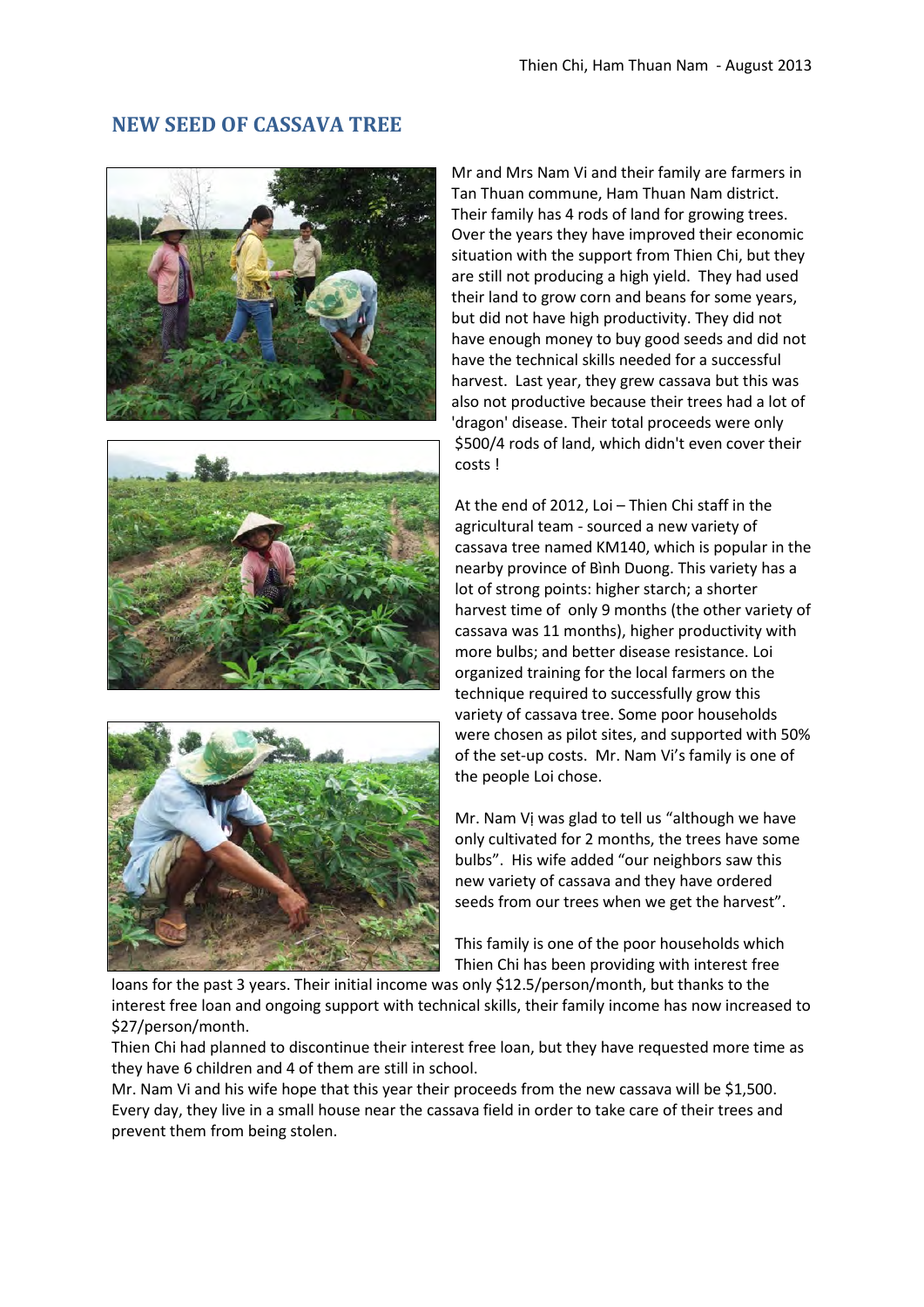# <span id="page-5-0"></span>**Learning Box - Family Profiles**

Thien Chi provides a Learning Box of materials to assist the parents of children with disabilities to provide some learning strategies for their children. These Learning Boxes are individually designed for each child - 'homework' is provided together with practical resources and puzzles to assist in counting, identifying colours, assisting motor skills etc.



of the alphabet very well and is eager to learn

Tanh Linh: This family has 3 children - 1 attends school and 2 have disabilities as a result of agent orange contamination and are unable to attend school - 16 yr old daughter and 15 yr old son. Neither child can read or write. With support from the Learning Box initiative, and regular visits by Thien Chi they are both progressing well and eagerly complete their tasks. The son needs an operation in HCMC which involves an extended stay at the Children's Hospital, but the family is unable to afford this treatment. The daughter is beginning to write the letters

Ham Thuan Nam: A very sad situation where mental illness and intellectual disability has affected many family members. The 63 yr old grandmother has 3 daughters and 6 grandchildren. 2 of her daughters and 3 of her grandchildren have disabilities. Her 11 yr old grandson is unable to attend school and is negatively influenced by his mentally disabled Aunties. Thien Chi provides Learning Box support for this boy who is responding very well to the 2 visits by staff each week, eagerly cooperating with them. He can now count to 10, recognise colours and



some letters. His sister is trained by TC to help him with 'homework' and other Learning Box resources each week.



Ham Thuan Nam: This 8 yr old boy in living with his grandparents as his mother has now moved away and married another man. They boy attends school, but has learning difficulties that the school is unable and unwilling to address. As there is nobody in the household who can help him with his learning, Thien Chi staff 'tutor' him twice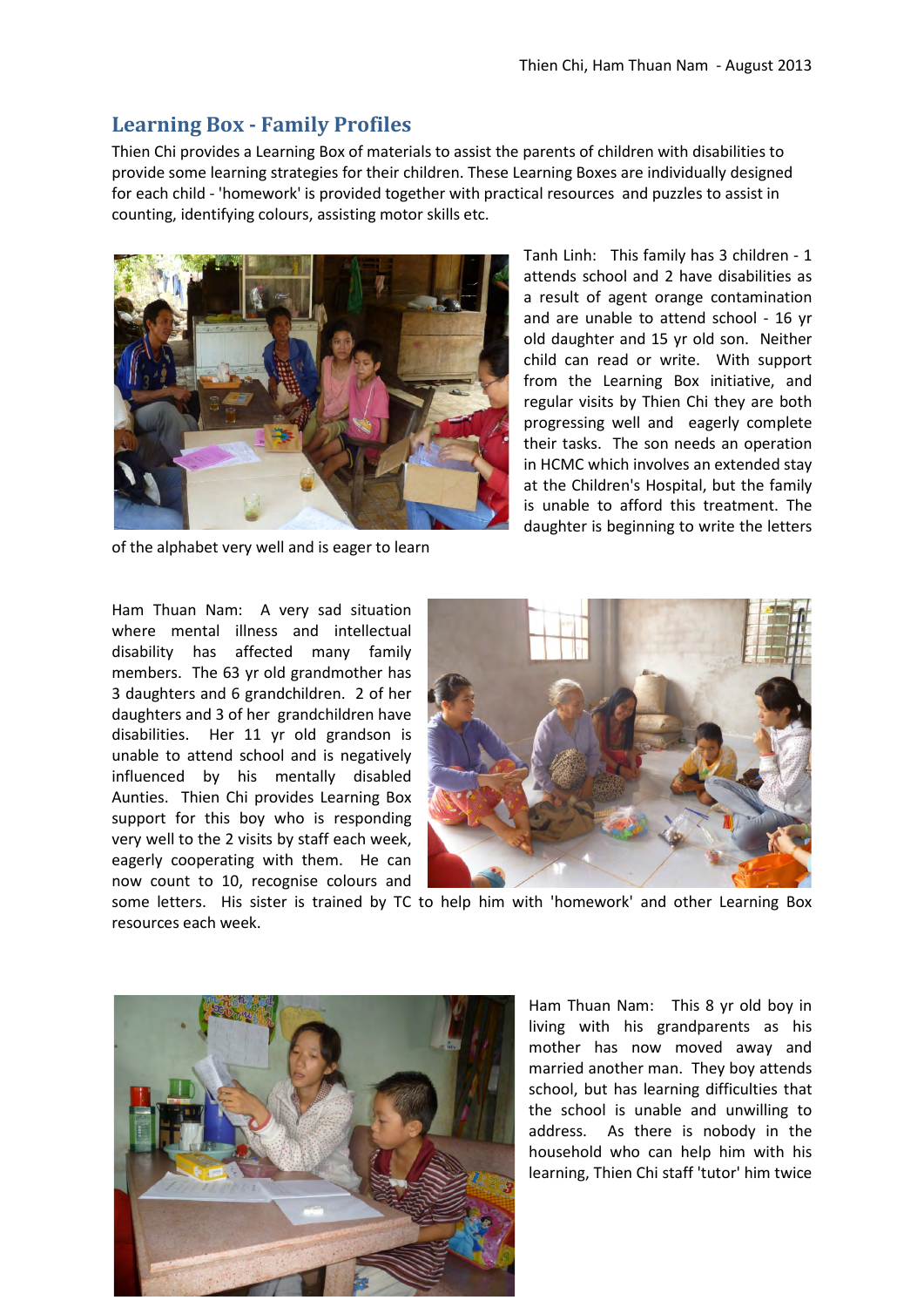a week and are having some successes. He can now identify most letters of the alphabet and knows his colours and numbers and his handwriting skills have improved. His Learning Box resources are making a difference to his learning capabilities.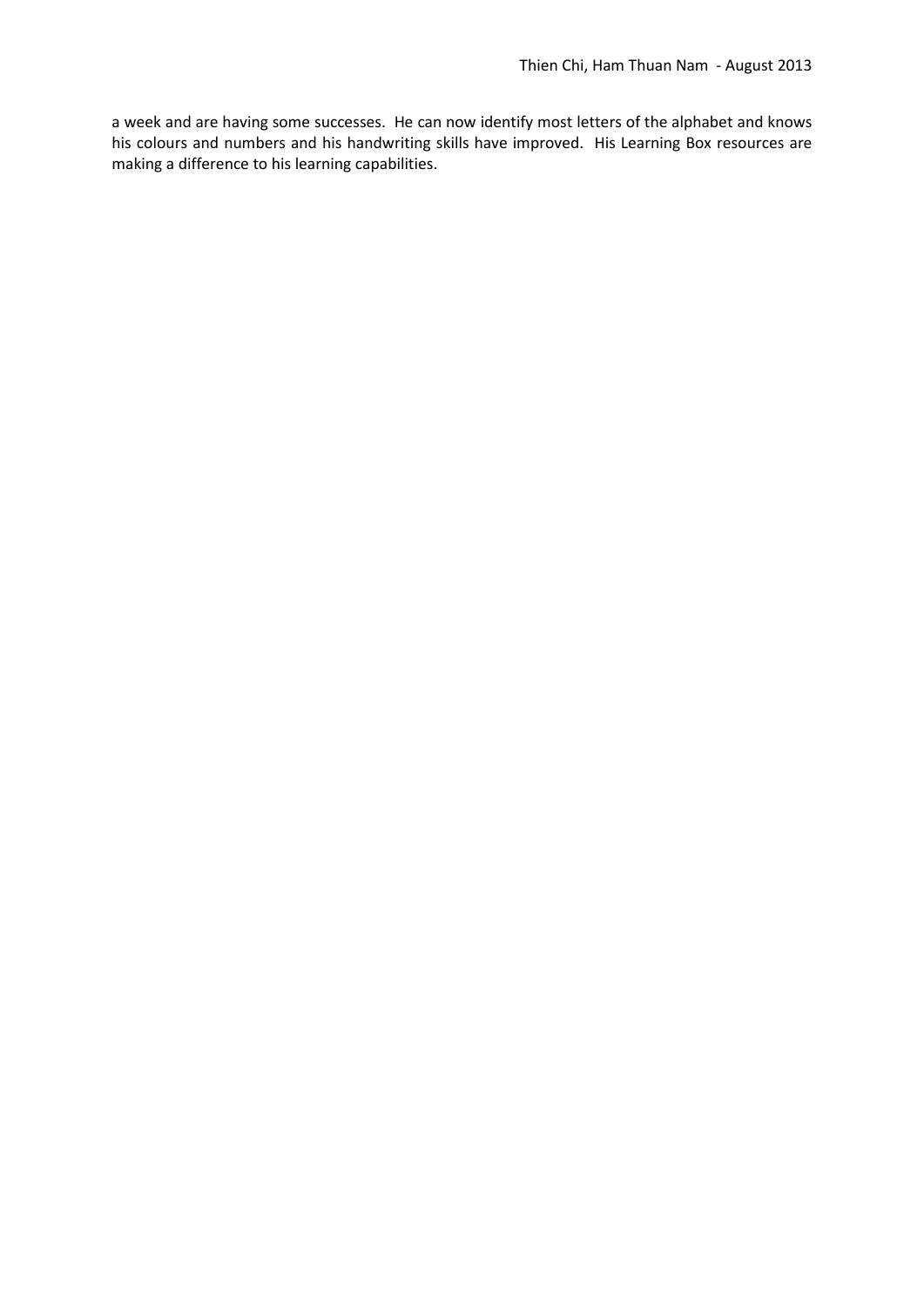## <span id="page-7-0"></span>**Tam's motivation to go to school**

When we visited Tam's family, she was studying in her learning corner, although it was now summer holiday. She told us that she was reviewing the lesson in order to prepare the knowledge for new school year. In this September, she will enter grade seven.

Tam is 13 years old, but she looks very thin and sick as a result of mental illness which makes her limbs twitch and waste away. The pain in her body has not discouraged her learning - she loves to learn and learn hard. Her mother, Mrs. Trang, said that "Tam has more difficulty remembering lessons than other students, but she always spends her time reviewing her lessons instead of going out as other children around here do".

When Tam heard that we were visiting to survey her family for a scholarship program in next school year of 2013 - 2014, she was proud to say that "last year, I was also awarded a scholarship of 500,000 VND (\$25) by Thien Chi centre. My



parents used this money to pay for tuition and buy a book for me. This means my parents worry less when each new school year comes".

Indeed, Tam's family is very poor. The house is only about  $20m<sup>2</sup>$  and is not cemented. Her parents have no land to grow crops and raise livestock, therefore they have to work taking care of dragon fruit for other households. They only earn 100.000 – 150.000 VND per day (\$5 - \$7) and the work is not regular. Some days they have no work and are unable to earn any money. Tam's health is not good and her mother often brings her to the hospital for treatment and buying medicine. Her father also frequently suffers from back pain. Her family's income is very low, only 490,000 VND/person/month (\$24). Her mother said that "Tam is often sick and my family is so poor. Sometimes I want to ask



her to stay home from school, but she wants to continue to go and try to learn hard. Thanks to the scholarship provided by Thien Chi centre and the encouragement of Thien Chi's village workers, my husband and I will try to continue to send my daughter to school".

Nguyen Thi My Tam – Phu Tho village, Ham Cuong commune, Ham Thuan Nam

Scholarship survey 10 July 2013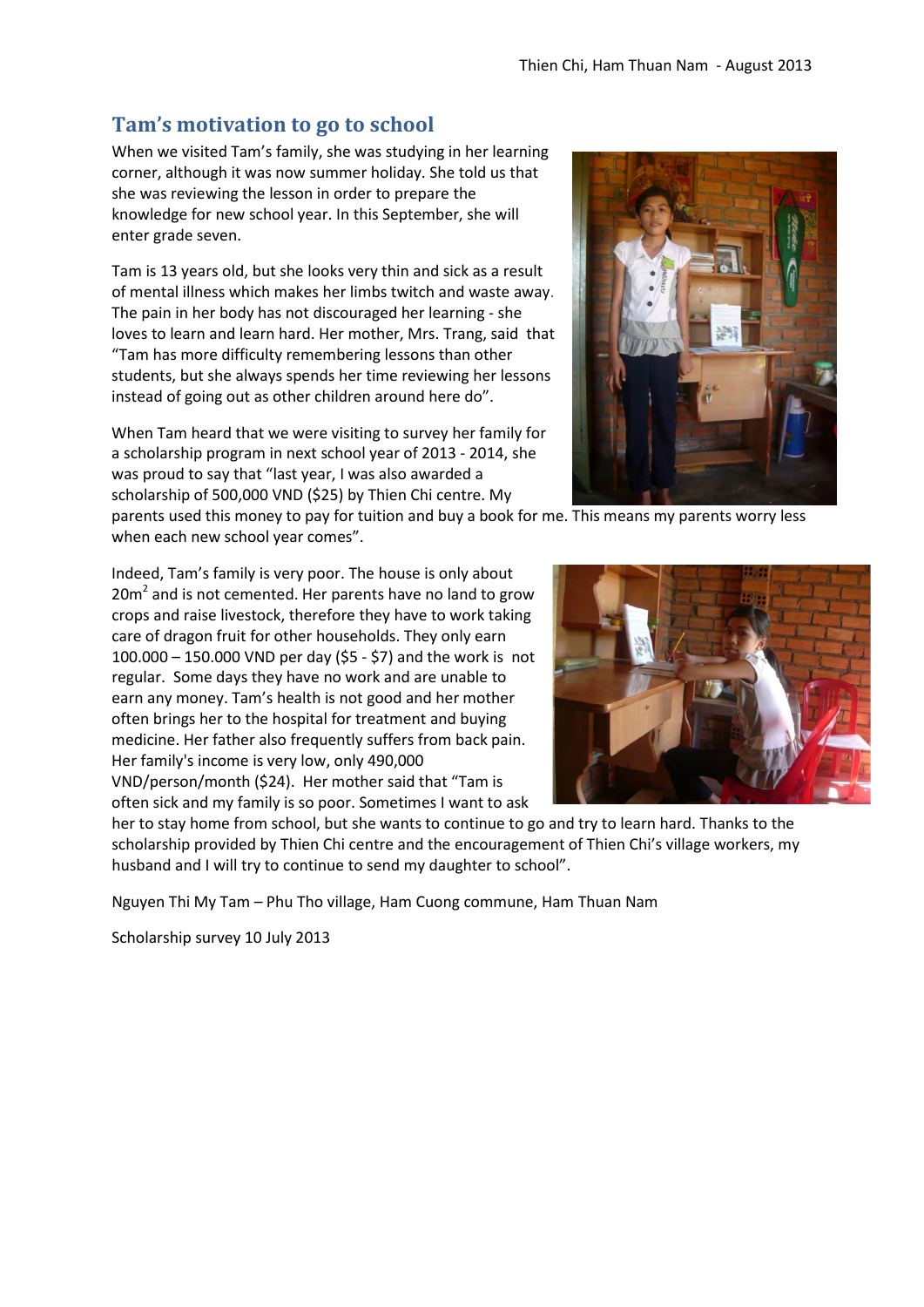#### <span id="page-8-0"></span>**SMILE OF YEN**

In July 2013, the health team in Thien Chi's Ham Thuan Nam district project site has planned to support poor people with respiratory disease to go to Ho Chi Minh City hospital for diagnosis and treatment. Thien Chi will support the cost of transport, diagnosis and 50% of the medicine prescribed. Before organizing this trip, Thien Chi's health team will survey of all of these people to make sure their health condition warrants this support.

Yen is 5 years old and is one of the people needing this support. When we visited, she was in the front of her house. We asked what her mother's name was and where her mother was now. She couldn't provide answers and only repeated our questions. It appeared that Yen had not developed intellectually in line with her age and that she had special needs.

Going into the home, we saw her father was sitting on an old hammock, and her grandmother was

taking care of her young brother. Her mother was working for another household tending their dragon fruit. Yen's father looked very tired and in pain with his back. 2 months ago, he had a terrible accident when he was working as a building worker. He was crushed by a brick truck! He was hospitalized for almost 1 month, but due to their poverty, his family didn't have enough money for the ongoing treatment. Thien Chi has now supported this family by providing 3 million VND (US\$150). Their relatives, neighbors and local authorities have also provided support for this family. His health is now getting better, but he is still unable to work. Unfortunately, his wife now has the burden of supporting the family. Her work is only casual, not very regular and she earns only 80- 100,000 VND (US\$4-\$5) per day.



*Yen and her young brother*

Yen's grandmother said that Yen always has the symptoms of respiratory disease with a stuffy nose and difficult breathing. She also has signs of intellectual impairment as she has difficulty in remembering anything and always repeats what other people say. She smiles a lot but when she does, a lot of saliva flows from her mouth. Next month, we will arrange for an AVI volunteer to visit Yen and give her family advice on how to provide better help for her. This volunteer is an expert in working with disabled children, and has been placed with Thien chi for 2 years as an Inclusive Education Advisor.

With this integrated approach, we hope that Yen will be better equipped to start primary school!